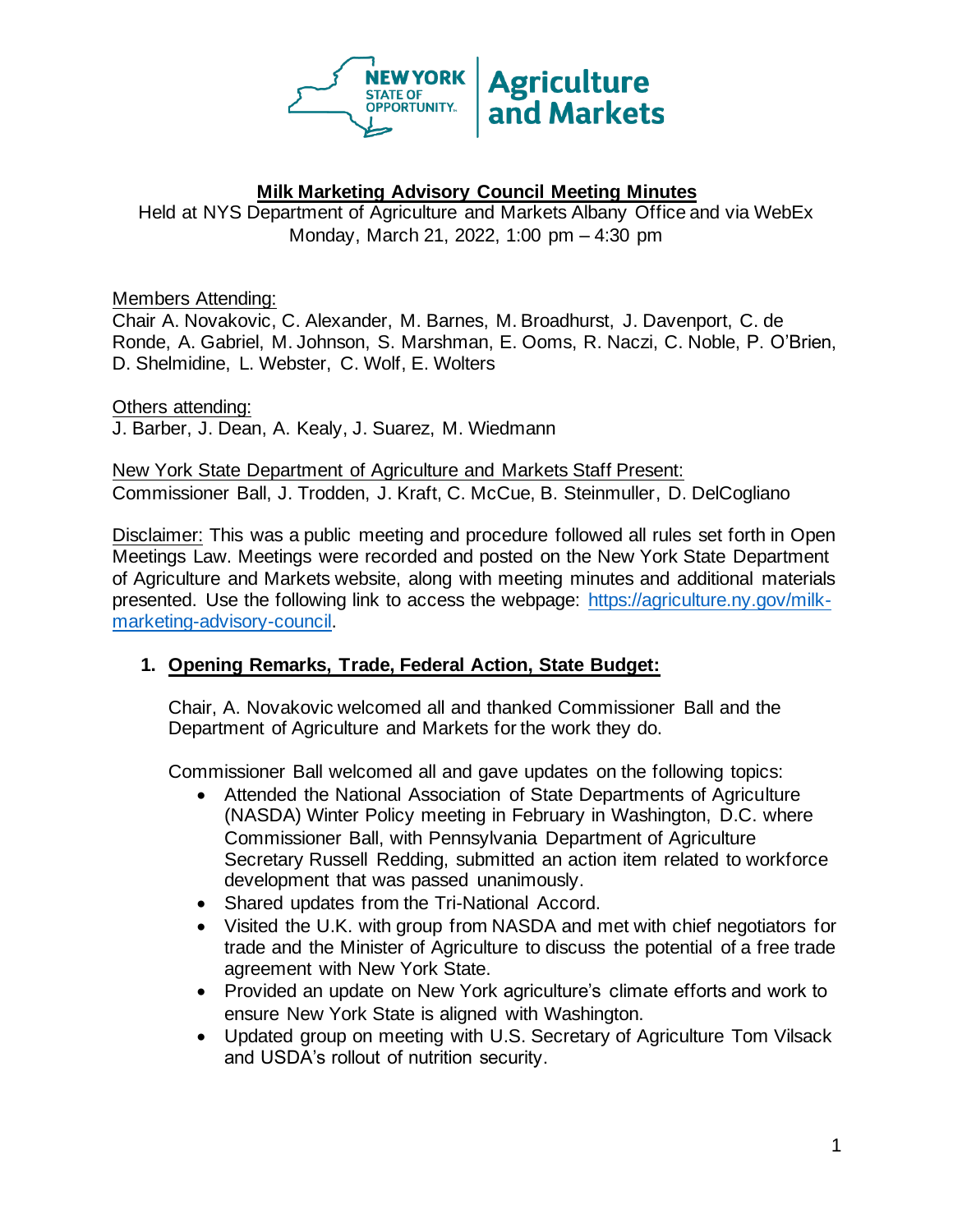• Shared that the State is undergoing its budget process. The Governor's proposed budget is allocating the largest amount for agriculture in New York State history.

### **2. CLCPA Overview:**

B. Steinmuller presented on New York's Climate Leadership and Community Protection Act (CLCPA), providing a summary of the process to develop recommendations through the Climate Action Council's Agriculture and Forestry Advisory Panel (AFAP) and current recommended strategies developed by the AFAP, as well as an overview of the Draft Scoping Plan and information about how to access the document and provide comments and input into the plan and process. *Please see the PowerPoint presentation on the MMAC website, which is referenced in the Disclaimer section above.*

### **3. 2022 Dairy Outlook:**

C. Wolf presented on the 2022 Dairy Outlook, providing insight into milk, dairy, fertilizer and feed prices, U.S. milk production and the number of dairy cows over the last several years and into the coming year. *Please see the PowerPoint presentation on the MMAC website, which is referenced in the Disclaimer section above.*

#### **4. Federal Subsidies:**

J. Barber and J. Dean presented on federal subsidies, explaining the recent changes to the DMC program and providing overviews of the Farm Storage Facility Loan program, Market Assistance Loan program and disaster programs for which dairy farmers may be eligible. *Please see the PowerPoint presentation on the MMAC website, which is referenced in the Disclaimer section above.*

#### **5. Federal Policy Prospects:**

Chair A. Novakovic lead the council's discussion on federal policy prospects, including the upcoming Farm Bill in 2023 and Federal Milk Marketing Orders. Novakovic asked E. Wolters and E. Ooms to provide comments on the Farm Bill, and asked J. Davenport, C. de Ronde and C. Wolf to provide comments on Federal Milk Marketing Orders.

Farm Bill Discussion:

• E. Wolters stated that New York Farm Bureau currently has internal working groups to initiate an action plan for the Farm Bill, but these working groups are still in the beginning stages. Wolters also stated that for the first time there is a baseline for dairy priorities and that priorities for organizations and farmers remain similar, but an emphasis on those priorities will depend on the mid-term elections.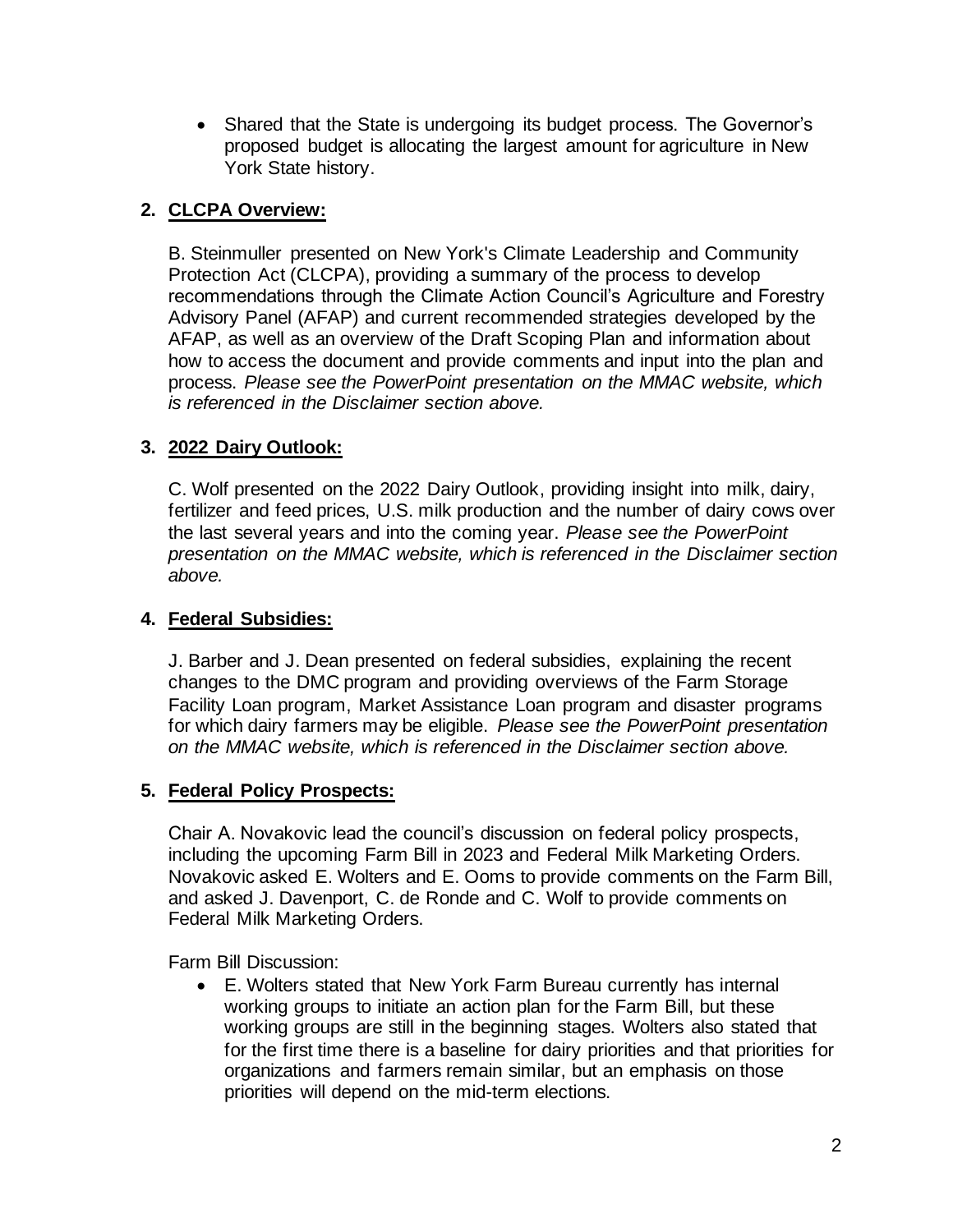- E. Ooms stated that one main priority continues to be immigration and labor reform.
- C. de Ronde stated that some of the priorities for dairy-oriented legislation include federal orders, food nutrition, climate and immigration. De Ronde commented that DMC is working well, and those changes should stay.
- J. Davenport stated that dairy has a lot to offer and gain on climate policy. Davenport also commented that New York learned the importance of localizing food chains during COVID, and more diversity should be built into programs at the federal level.
- Commissioner Ball stated that there will be hearings in New York State this year to discuss priorities for the Farm Bill. Commissioner Ball commented that hearings for the last Farm Bill were very successful.

Federal Milk Marketing Orders Discussion:

- J. Davenport stated that one issue that could be addressed with federal orders is the decoupling of Class 1 from international commodities. Davenport also commented that the U.S. needs to keep a less volatile fluid milk price.
- C. de Ronde stated that making changes to federal orders need to be thought out and the intersections and consequences of changes need to be discussed and understood. De Ronde commented that hearings may be a better way to make changes as opposed to making changes through Congress.
- C. Wolf stated that there are a few members of Congress that want things to move more quickly, and while the hearing process is thorough, it moves quite slowly. Wolf also commented that priorities for federal orders will change depending on who is in charge, and they differ from region to region. Wolf also commented that federal milk marketing orders may be getting blamed for issues for which they are not responsible, and some of the suggestions are to make changes to things the orders are not intended to do.
- E. Ooms stated that we may be expecting things of orders that were never intended. Ooms commented that it wouldn't hurt to tweak the orders, but it becomes more complicated when you involve people with different priorities, and the situation where the issue becomes a political football must be avoided. Ooms also commented that the orders were never intended to turn a profit, the orders were intended to ensure the movement of milk.
- Gabriel stated that IDFA is forming a position and National Milk is trying to form a position, but the industry is fractured depending on region. Gabriel commented that a lot of concerns are with volatility.
- C. de Ronde stated that National Milk has created a task force and the pace has been good over the last six weeks. De Ronde shared that Secretary Vilsack has said consensus on this issue is mandatory.

# **6. Dairy Think Tank – Workforce Development Update:**